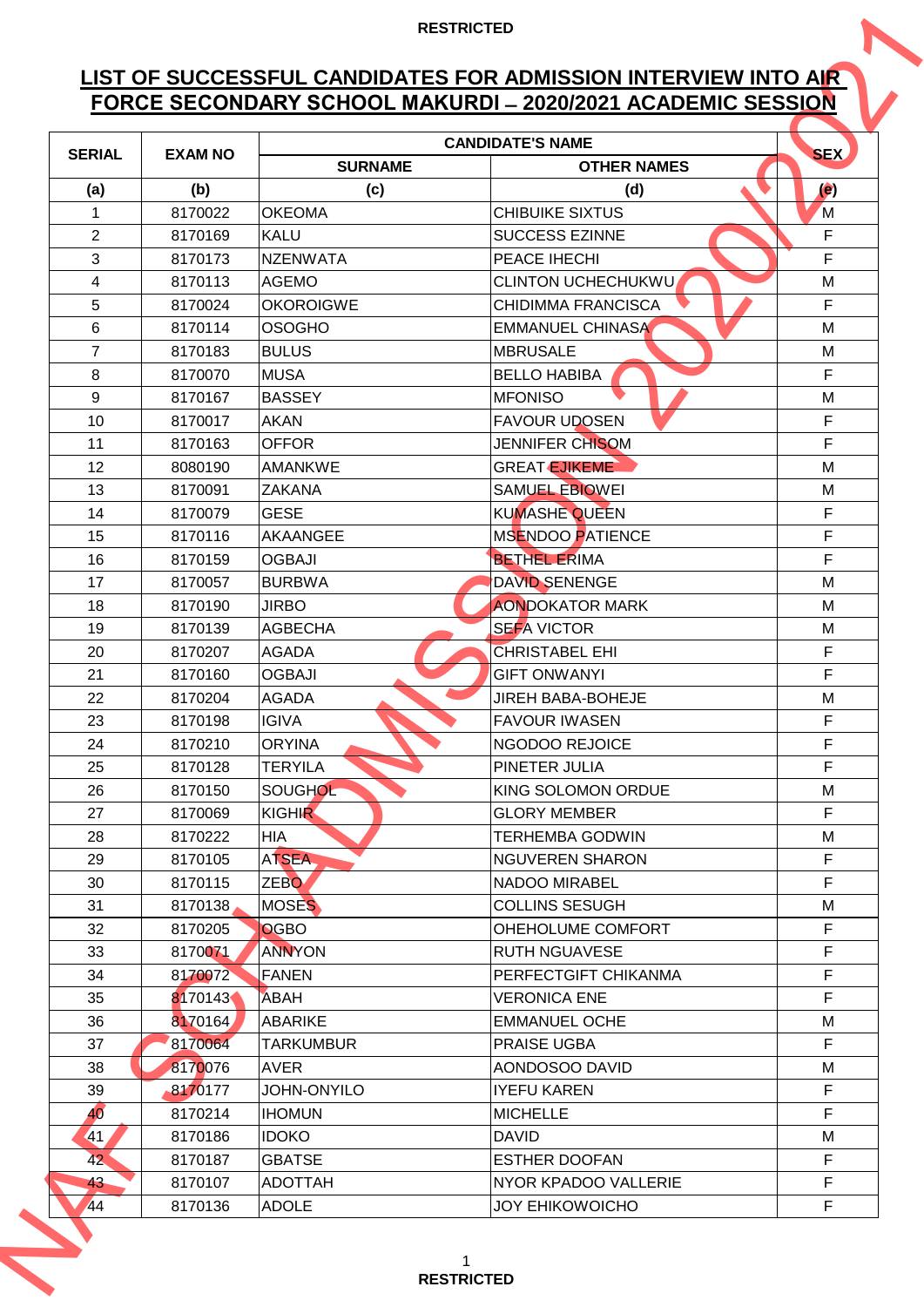## **RESTRICTED**

| (a)             | (b)     | (c)                    | (d)                        | (e)          |
|-----------------|---------|------------------------|----------------------------|--------------|
| 45              | 8170212 | <b>OROJA</b>           | <b>VICTOR ADANU</b>        | M.           |
| 46              | 8170223 | <b>IORYISA</b>         | UNALU VERANUMBE            | $\mathbf M$  |
| 47              | 8170151 | <b>ONOJA</b>           | <b>OCHANYA PEACE</b>       | F            |
| 48              | 8080780 | <b>OLOFU</b>           | <b>DAMIAN OGBADA</b>       | М            |
| 49              | 8170148 | <b>EJELIKWU</b>        | <b>STEPHANIE SUNDAY</b>    | Б            |
| 50              | 8170172 | <b>AGENE</b>           | <b>FAVOUR OCHANYA</b>      | $\mathsf{F}$ |
| 51              | 8170191 | <b>YONGO</b>           | <b>TERTINDI AUSTIN</b>     | M            |
| 52              | 8170181 | <b>HEMBAOR</b>         | <b>AAOR WILLIAM</b>        | M            |
| 53              | 8170213 | <b>PIUS</b>            | <b>MIRACLE SHATER</b>      | M            |
| 54              | 8170218 | ADAH                   | <b>EMMANUEL ADAKOLE</b>    | M            |
| 55              | 8170219 | <b>ADAH</b>            | <b>JUSTINA ENE</b>         | F            |
| 56              | 8170032 | <b>TERUNGWA TORTYA</b> | <b>MARTINS VERSETER</b>    | M            |
| 57              | 8170184 | <b>ONYILO</b>          | HOPE JOHN                  | F            |
| 58              | 8081098 | <b>ADAMGBE</b>         | <b>DANIEL TERNA</b>        | M            |
| 59              | 8170203 | <b>ABAH</b>            | ROSEBELL EKONDU            | F.           |
| 60              | 8170039 | ALI                    | <b>ALI ABDUL RAHIM</b>     | M            |
| 61              | 8170085 | ABDULJAAFAR            | <b>EMMANUELLA ENE</b>      | F.           |
| 62              | 8210040 | <b>MALAH</b>           | <b>LAWAN MOHAMMED</b>      | M            |
| 63              | 8170126 | <b>AGWU</b>            | <b>MARVIN</b>              | M            |
| 64              | 8170155 | <b>JOSEPH</b>          | <b>REMITA MFAM</b>         | F            |
| 65              | 8170142 | <b>AYAM</b>            | <b>GODSDESIRE OGAR</b>     | M            |
| 66              | 8080809 | <b>ERIBA</b>           | <b>EMMANUEL SUNDAY</b>     | M            |
| 67              | 8170188 | <b>UGAMA</b>           | <b>COMFORT OMUOKPAHE</b>   | F            |
| 68              | 8170192 | <b>INOCK</b>           | <b>CLETUS NSHARR</b>       | M            |
| 69              | 8170065 | <b>OGAR</b>            | <b>PATIENCE EMMANUELA</b>  | F            |
|                 |         | <b>OGBODU</b>          |                            | F            |
| 70              | 8170083 |                        | <b>FAVOUR AJIFA</b>        | F            |
| 71              | 8190088 | <b>AZIKIWE</b>         | OLIVIA ONYEKACHUKWU        |              |
| 72              | 8170201 | <b>RAYMOND</b>         | <b>DERICK ODAFE</b>        | M            |
| 73              | 8170202 | <b>RAYMOND</b>         | DAVID IGOOKWO              | м            |
| 74              | 8170023 | <b>HALA</b>            | <b>IFUNANYA BEATRICE</b>   | F.           |
| 75              | 8170196 | <b>IBEH</b>            | <b>ISRAEL UGOCHUKWU</b>    | M            |
| 76              | 8170007 | <b>AJIBOLA</b>         | RAHMAT OLUWADAMILOLA       | F.           |
| 77              | 8170145 | <b>OGUNDELE</b>        | <b>OLORUNTOBI JUDAH</b>    | М            |
| 78              | 8170117 | <b>BABATUDE</b>        | PRINCESS OLUWABUKOLA       | F            |
| 79              | 8170118 | ONUORAH                | <b>FAVOUR UCHENNA</b>      | F            |
| 80              | 8170060 | <b>OKEKE</b>           | <b>CHARIS CHIKAMSO</b>     | F.           |
| 81              | 8170092 | <b>EKENEOBASI</b>      | <b>GOODLUCK CHIAGOZIE</b>  | M            |
| 82              | 8170089 | <b>CHUKWU</b>          | OKUCHUKWU WISDOM           | F            |
| 83              | 8170058 | <b>JINGE</b>           | PASCHAL SHAGBAUTER         | м            |
| 84              | 8170124 | <b>SILAS</b>           | <b>SALVATION CHIEMERIE</b> | М            |
| 85              | 8170185 | LABILWA                | <b>ALFRED AARON</b>        | М            |
| 86              | 8170162 | ANYANWU                | <b>NEWNESS CHINEMEREM</b>  | F.           |
| 87              | 8170084 | <b>OBIZIE</b>          | <b>GODSPOWER CHIBUZOR</b>  | M            |
| 88              | 8170102 | <b>ALHASSAN</b>        | HAUWA.U                    | F.           |
| 89 <sup>°</sup> | 8170096 | <b>AYUBA</b>           | <b>SULEIMAN</b>            | M            |
| 90              | 8170106 | <b>AYUBA</b>           | <b>GOODLUCK CHATKAZA</b>   | М            |
| 91              | 8170189 | ADAMU                  | ABUBAKAR BABANGIDA         | М            |
| 92              | 8170153 | <b>JOSEPH</b>          | <b>ANITA TANKO</b>         | F.           |
|                 | 8170180 | <b>SUNDAY</b>          | <b>LILIAN</b>              | F.           |